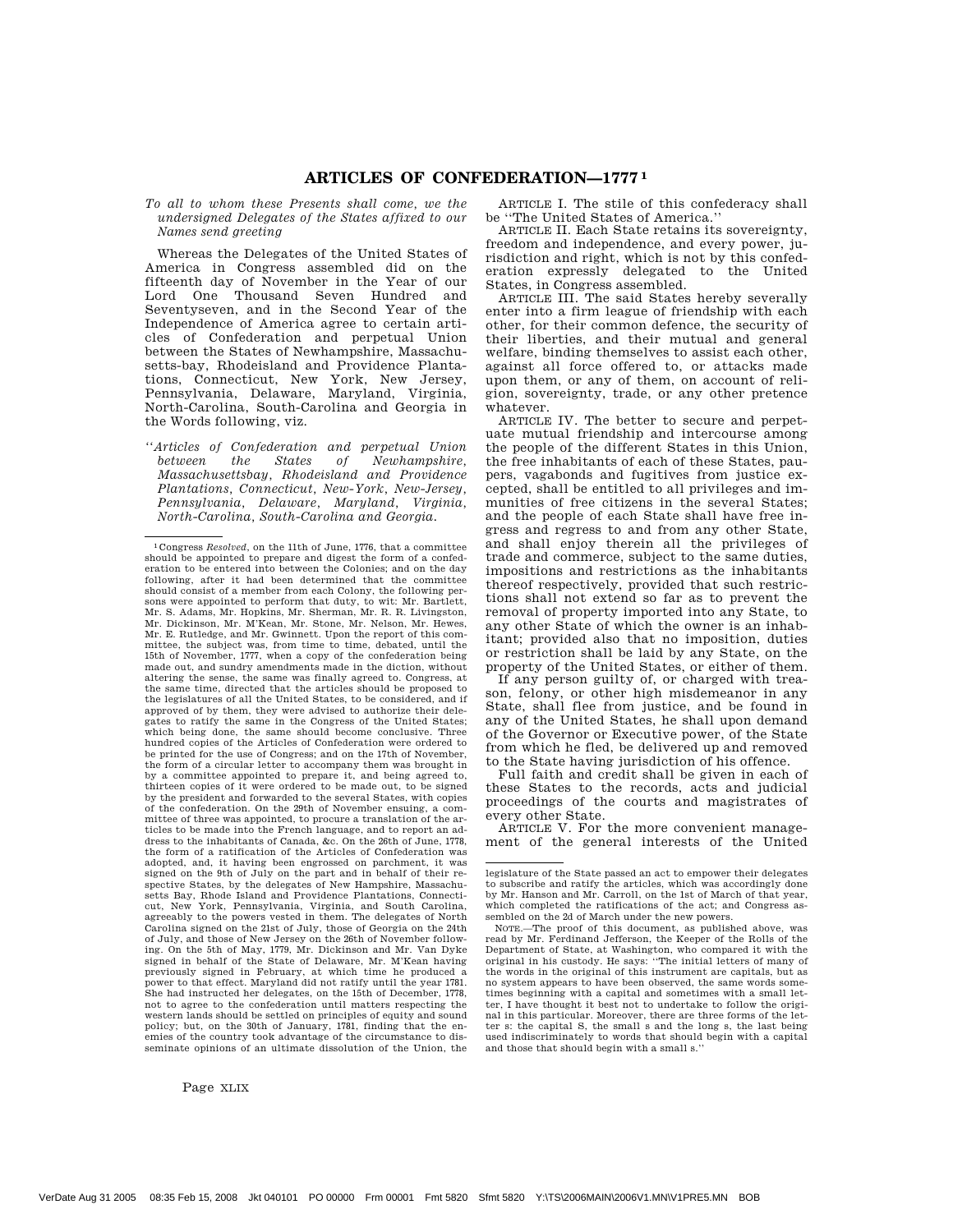States, delegates shall be annually appointed in such manner as the legislature of each State shall direct, to meet in Congress on the first Monday in November, in every year, with a power reserved to each State, to recall its delegates, or any of them, at any time within the year, and to send others in their stead, for the remainder of the year.

No State shall be represented in Congress by less than two, nor by more than seven members; and no person shall be capable of being a delegate for more than three years in any term of six years; nor shall any person, being a delegate, be capable of holding any office under the United States, for which he, or another for his benefit receives any salary, fees or emolument of any kind.

Each State shall maintain its own delegates in a meeting of the States, and while they act as members of the committee of the States.

In determining questions in the United States, in Congress assembled, each State shall have one vote.

Freedom of speech and debate in Congress shall not be impeached or questioned in any court, or place out of Congress, and the members of Congress shall be protected in their persons from arrests and imprisonments, during the time of their going to and from, and attendance on Congress, except for treason, felony, or breach of the peace.

ARTICLE VI. No State without the consent of the United States in Congress assembled, shall send any embassy to, or receive any embassy from, or enter into any conference, agreement, alliance or treaty with any king, prince or state; nor shall any person holding any office of profit or trust under the United States, or any of them, accept of any present, emolument, office or title of any kind whatever from any king, prince or foreign state; nor shall the United States in Congress assembled, or any of them, grant any title of nobility.

No two or more States shall enter into any treaty, confederation or alliance whatever between them, without the consent of the United States in Congress assembled, specifying accurately the purposes for which the same is to be entered into, and how long it shall continue.

No State shall lay any imposts or duties, which may interfere with any stipulations in treaties, entered into by the United States in Congress assembled, with any king, prince or state, in pursuance of any treaties already proposed by Congress, to the courts of France and Spain.

No vessels of war shall be kept up in time of peace by any State, except such number only, as shall be deemed necessary by the United States in Congress assembled, for the defence of such State, or its trade; nor shall any body of forces be kept up by any State, in time of peace, except such number only, as in the judgment of the United States, in Congress assembled, shall be deemed requisite to garrison the forts necessary for the defence of such State; but every State shall always keep up a well regulated and disciplined militia, sufficiently armed and accoutered, and shall provide and constantly have ready for use, in public stores, a due number of field pieces and tents, and a proper quantity of arms, ammunition and camp equipage.

No State shall engage in any war without the consent of the United States in Congress assembled, unless such State be actually invaded by enemies, or shall have received certain advice of a resolution being formed by some nation of Indians to invade such State, and the danger is so imminent as not to admit of a delay, till the United States in Congress assembled can be consulted: nor shall any State grant commissions to any ships or vessels of war, nor letters of marque or reprisal, except it be after a declaration of war by the United States in Congress assembled, and then only against the kingdom or state and the subjects thereof, against which war has been so declared, and under such regulations as shall be established by the United States in Congress assembled, unless such State be infested by pirates, in which case vessels of war may be fitted out for that occasion, and kept so long as the danger shall continue or until the United States in Congress assembled shall determine otherwise.

ARTICLE VII. When land-forces are raised by any State for the common defence, all officers of or under the rank of colonel, shall be appointed by the Legislature of each State respectively by whom such forces shall be raised, or in such manner as such State shall direct, and all vacancies shall be filled up by the State which first made the appointment.

ARTICLE VIII. All charges of war, and all other expenses that shall be incurred for the common defence or general welfare, and allowed by the United States in Congress assembled, shall be defrayed out of a common treasury, which shall be supplied by the several States, in proportion to the value of all land within each State, granted to or surveyed for any person, as such land and the buildings and improvements thereon shall be estimated according to such mode as the United States in Congress assembled, shall from time to time direct and appoint.

The taxes for paying that proportion shall be laid and levied by the authority and direction of the Legislatures of the several States within the time agreed upon by the United States in Congress assembled.

ARTICLE IX. The United States in Congress assembled, shall have the sole and exclusive right and power of determining on peace and war, except in the cases mentioned in the sixth article—of sending and receiving ambassadors—entering into treaties and alliances, provided that no treaty of commerce shall be made whereby the legislative power of the respective States shall be restrained from imposing such imposts and duties on foreigners, as their own people are subjected to, or from prohibiting the exportation or importation of any species of goods or commodities whatsoever—of establishing rules for deciding in all cases, what captures on land or water shall be legal, and in what manner prizes taken by land or naval forces in the service of the United States shall be divided or appropriated—of granting letters of marque and reprisal in times of peace—appointing courts for the trial of piracies and felonies committed on the high seas and establishing courts for receiving and determining finally appeals in all cases of captures, provided that no member of Congress shall be appointed a judge of any of the said courts.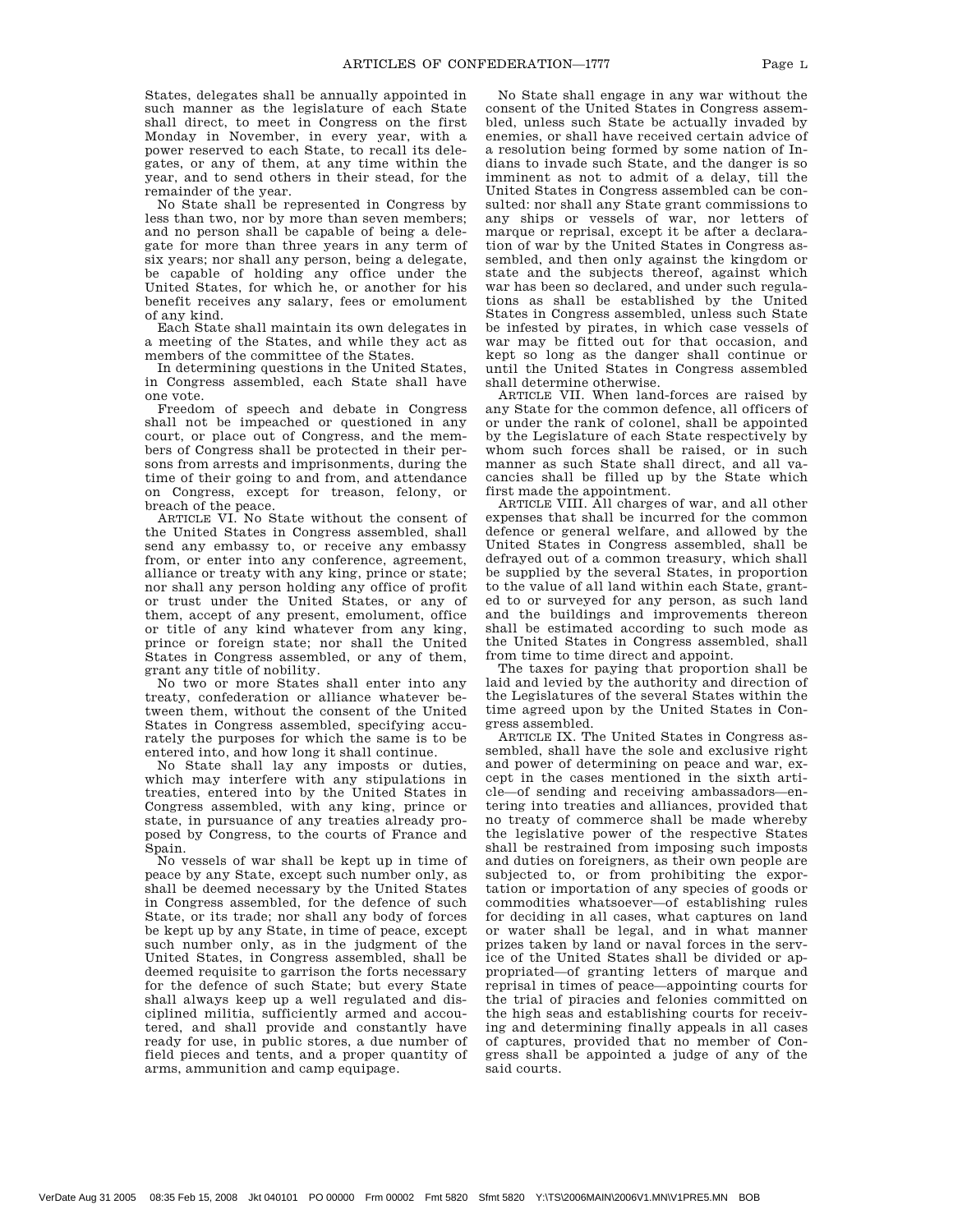The United States in Congress assembled shall also be the last resort on appeal in all disputes and differences now subsisting or that hereafter may arise between two or more States concerning boundary, jurisdiction or any other cause whatever; which authority shall always be exercised in the manner following. Whenever the legislative or executive authority or lawful agent of any State in controversy with another shall present a petition to Congress, stating the matter in question and praying for a hearing, notice thereof shall be given by order of Congress to the legislative or executive authority of the other State in controversy, and a day assigned for the appearance of the parties by their lawful agents, who shall then be directed to appoint by joint consent, commissioners or judges to constitute a court for hearing and determining the matter in question: but if they cannot agree, Congress shall name three persons out of each of the United States, and from the list of such persons each party shall alternately strike out one, the petitioners beginning, until the number shall be reduced to thirteen; and from that number not less than seven, nor more than nine names as Congress shall direct, shall in the presence of Congress be drawn out by lot, and the persons whose names shall be so drawn or any five of them, shall be commissioners or judges, to hear and finally determine the controversy, so always as a major part of the judges who shall hear the cause shall agree in the determination: and if either party shall neglect to attend at the day appointed, without showing reasons, which Congress shall judge sufficient, or being present shall refuse to strike, the Congress shall proceed to nominate three persons out of each State, and the Secretary of Congress shall strike in behalf of such party absent or refusing; and the judgment and sentence of the court to be appointed, in the manner before prescribed, shall be final and conclusive; and if any of the parties shall refuse to submit to the authority of such court, or to appear or defend their claim or cause, the court shall nevertheless proceed to pronounce sentence, or judgment, which shall in like manner be final and decisive, the judgment or sentence and other proceedings being in either case transmitted to Congress, and lodged among the acts of Congress for the security of the parties concerned: provided that every commissioner, before he sits in judgment, shall take an oath to be administered by one of the judges of the supreme or superior court of the State where the cause shall be tried, ''well and truly to hear and determine the matter in question, according to the best of his judgment, without favour, affection or hope of reward:'' provided also that no State shall be deprived of territory for the benefit of the United States.

All controversies concerning the private right of soil claimed under different grants of two or more States, whose jurisdiction as they may respect such lands, and the States which passed such grants are adjusted, the said grants or either of them being at the same time claimed to have originated antecedent to such settlement of jurisdiction, shall on the petition of either party to the Congress of the United States, be finally determined as near as may be in the same manner as is before prescribed for deciding disputes respecting territorial jurisdiction between different States.

The United States in Congress assembled shall also have the sole and exclusive right and power of regulating the alloy and value of coin struck by their own authority, or by that of the respective States.—fixing the standard of weights and measures throughout the United States.—regulating the trade and managing all affairs with the Indians, not members of any of the States, provided that the legislative right of any State within its own limits be not infringed or violated—establishing and regulating post-offices from one State to another, throughout all the United States, and exacting such postage on the papers passing thro' the same as may be requisite to defray the expenses of the said office appointing all officers of the land forces, in the service of the United States, excepting regimental officers—appointing all the officers of the naval forces, and commissioning all officers whatever in the service of the United States making rules for the government and regulation of the said land and naval forces, and directing their operations.

The United States in Congress assembled shall have authority to appoint a committee, to sit in the recess of Congress, to be denominated ''a Committee of the States'', and to consist of one delegate from each State; and to appoint such other committees and civil officers as may be necessary for managing the general affairs of the United States under their direction—to appoint one of their number to preside, provided that no person be allowed to serve in the office of president more than one year in any term of three years; to ascertain the necessary sums of money to be raised for the service of the United States, and to appropriate and apply the same for defraying the public expenses—to borrow money, or emit bills on the credit of the United States, transmitting every half year to the respective States an account of the sums of money so borrowed or emitted,—to build and equip a navy—to agree upon the number of land forces, and to make requisitions from each State for its quota, in proportion to the number of white inhabitants in such State; which requisition shall be binding, and thereupon the Legislature of each State shall appoint the regimental officers, raise the men and cloath, arm and equip them in a soldier like manner, at the expense of the United States; and the officers and men so cloathed, armed and equipped shall march to the place appointed, and within the time agreed on by the United States in Congress assembled: but if the United States in Congress assembled shall, on consideration of circumstances judge proper that any State should not raise men, or should raise a smaller number than its quota, and that any other State should raise a greater number of men than the quota thereof, such extra number shall be raised, officered, cloathed, armed and equipped in the same manner as the quota of such State, unless the legislature of such State shall judge that such extra number cannot be safely spared out of the same, in which case they shall raise, officer, cloath, arm and equip as many of such extra number as they judge can be safely spared. And the officers and men so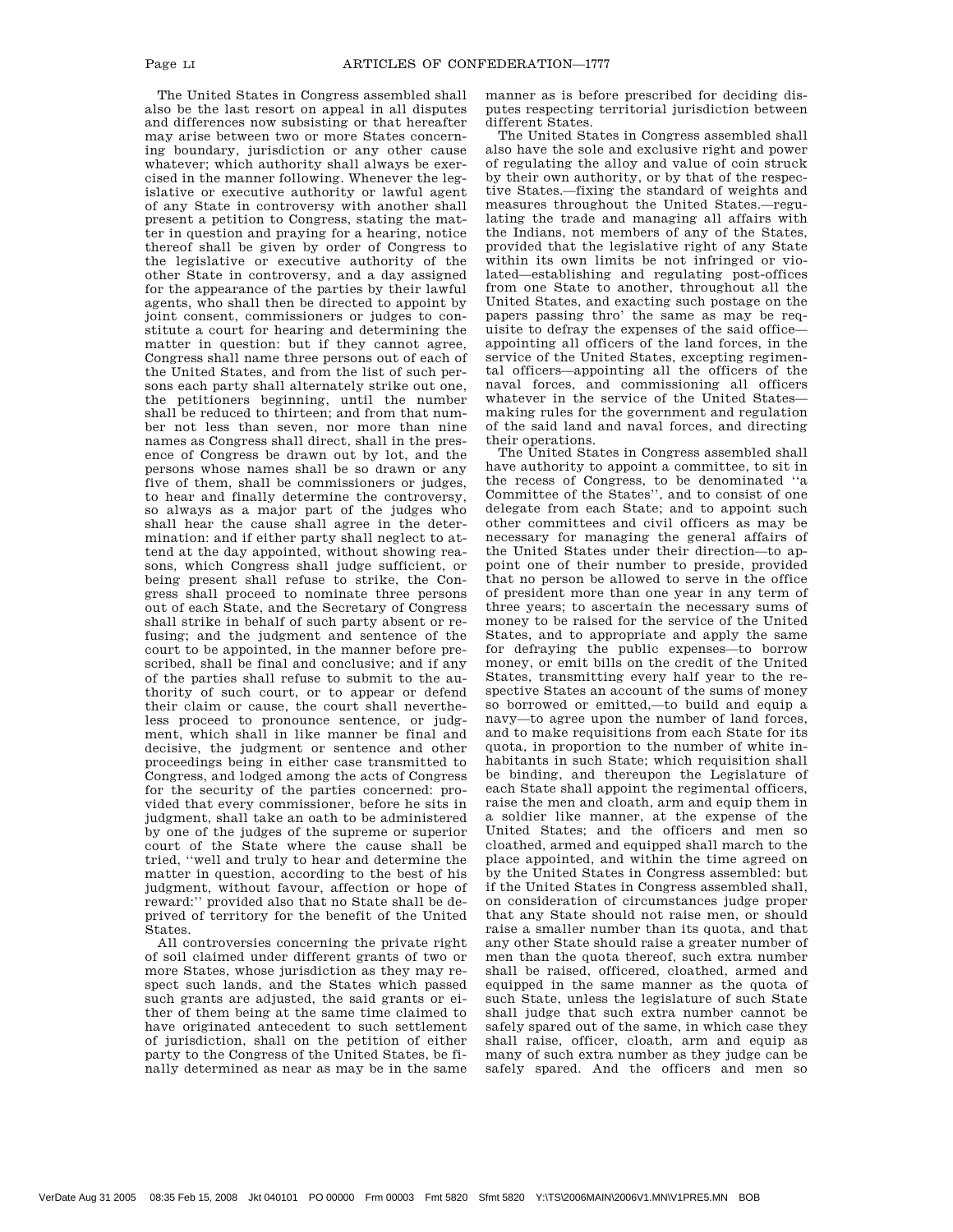cloathed, armed and equipped, shall march to the place appointed, and within the time agreed on by the United States in Congress assembled.

The United States in Congress assembled shall never engage in a war, nor grant letters of marque and reprisal in time of peace, nor enter into any treaties or alliances, nor coin money, nor regulate the value thereof, nor ascertain the sums and expenses necessary for the defence and welfare of the United States, or any of them, nor emit bills, nor borrow money on the credit of the United States, nor appropriate money, nor agree upon the number of vessels of war, to be built or purchased, or the number of land or sea forces to be raised, nor appoint a commander in chief of the army or navy, unless nine States assent to the same; nor shall a question on any other point, except for adjourning from day to day be determined, unless by the votes of a majority of the United States in Congress assembled.

The Congress of the United States shall have power to adjourn to any time within the year, and to any place within the United States, so that no period of adjournment be for a longer duration than the space of six months, and shall publish the journal of their proceedings monthly, except such parts thereof relating to treaties, alliances or military operations, as in their judgment require secresy; and the yeas and nays of the delegates of each State on any question shall be entered on the journal, when it is desired by any delegate; and the delegates of a State, or any of them, at his or their request shall be furnished with a transcript of the said journal, except such parts as are above excepted, to lay before the Legislatures of the several States.

ARTICLE X. The committee of the States, or any nine of them, shall be authorized to execute, in the recess of Congress, such of the powers of Congress as the United States in Congress assembled, by the consent of nine States, shall from time to time think expedient to vest them with; provided that no power be delegated to the said committee, for the exercise of which, by the articles of confederation, the voice of nine States in the Congress of the United States assembled is requisite.

ARTICLE XI. Canada acceding to this confederation, and joining in the measures of the United States, shall be admitted into, and entitled to all the advantages of this Union: but no other colony shall be admitted into the same, unless such admission be agreed to by nine States.

ARTICLE XII. All bills of credit emitted, monies borrowed and debts contracted by, or under the authority of Congress, before the assembling of the United States, in pursuance of the present confederation, shall be deemed and considered as a charge against the United States, for payment and satisfaction whereof the said United States, and the public faith are hereby solemnly pledged.

ARTICLE XIII. Every State shall abide by the determinations of the United States in Congress assembled, on all questions which by this confederation are submitted to them. And the articles of this confederation shall be inviolably observed by every State, and the Union shall be perpetual; nor shall any alteration at any time hereafter be made in any of them; unless such alteration be agreed to in a Congress of the United States, and be afterwards confirmed by the Legislatures of every State.

And whereas it has pleased the Great Governor of the world to incline the hearts of the Legislatures we respectively represent in Congress, to approve of, and to authorize us to ratify the said articles of confederation and perpetual union. Know ye that we the undersigned delegates, by virtue of the power and authority to us given for that purpose, do by these presents, in the name and in behalf of our respective constituents, fully and entirely ratify and confirm each and every of the said articles of confederation and perpetual union, and all and singular the matters and things therein contained: and we do further solemnly plight and engage the faith of our respective constituents, that they shall abide by the determinations of the United States in Congress assembled, on all questions, which by the said confederation are submitted to them. And that the articles thereof shall be inviolably observed by the States we re[s]pectively represent, and that the Union shall be perpetual.

In witness whereof we have hereunto set our hands in Congress. Done at Philadelphia in the State of Pennsylvania the ninth day of July in the year of our Lord one thousand seven hundred and seventy-eight, and in the third year of the independence of America.2

*On the part & behalf of the State of New Hampshire*

JOSIAH BARTLETT, JOHN WENTWORTH,

Junr., August 8th, 1778.

*On the part and behalf of the State of Massachusetts Bay*

| JOHN HANCOCK.   | FRANCIS DANA.        |
|-----------------|----------------------|
| SAMUEL ADAMS,   | <b>JAMES LOVELL.</b> |
| ELBRIDGE GERRY. | SAMUEL HOLTEN.       |

*On the part and behalf of the State of Rhode Island and Providence Plantations*

| WILLIAM ELLERY, | JOHN COLLINS. |
|-----------------|---------------|
| HENRY MARCHANT. |               |

*On the part and behalf of the State of Connecticut*

| ROGER SHERMAN.  | TITUS HOSMER. |  |
|-----------------|---------------|--|
| SAMUEL.         | ANDREW ADAMS. |  |
| HUNTINGTON.     |               |  |
| OLIVER WOLCOTT. |               |  |

*On the part and behalf of the State of New York*

| JAS. DUANE, | WM. DUER.     |
|-------------|---------------|
| FRA. LEWIS. | GOUV. MORRIS. |

*On the part and in behalf of the State of New Jersey, Novr. 26, 1778*

JNO. WITHERSPOON. NATHL. SCUDDER.

*On the part and behalf of the State of Pennsylvania*

<sup>2</sup>From the circumstances of delegates from the same State having signed the Articles of Confederation at different times, as appears by the dates, it is probable they affixed their names as they happened to be present in Congress, after they had been authorized by their constituents.